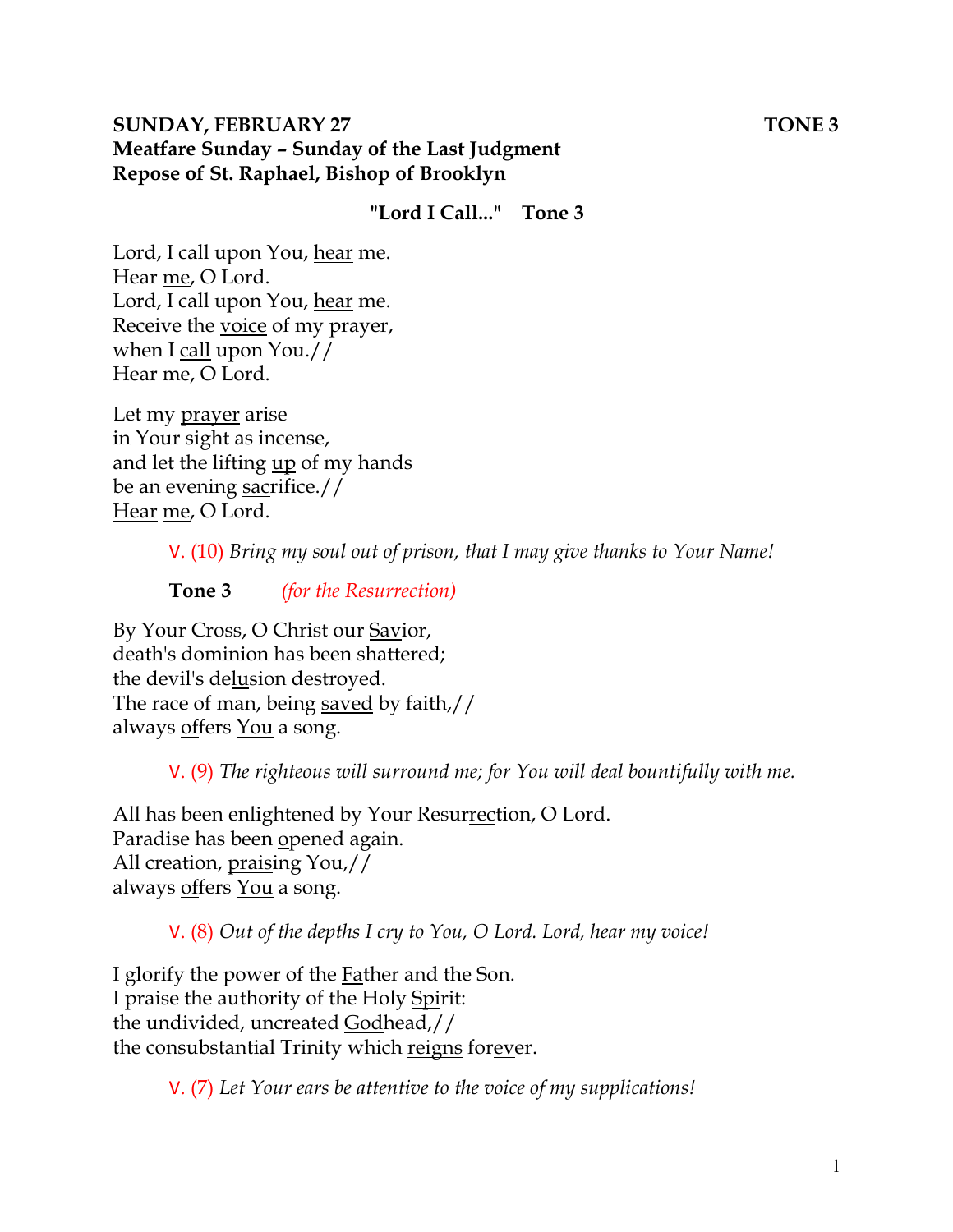O Righteous Judge of <u>all</u> mankind, You will come, enthroned in glory and escorted by angels, to judge the living and the dead. Every man will stand in fear before You, trembling at the river of fire flowing past Your throne, as each one waits to hear the sentence he deserves. On that awesome day have mercy on us as <u>well</u>, O Christ; count us worthy of salvation, for, worthless as we are, we turn to You in faith,// O compassionate and merciful Lord!

> V. (6) *If You, O Lord, should mark iniquities, Lord, who could stand? But there is forgiveness with You.*

The books will be opened, and the works of all men laid bare; the vale of tears will echo with the gnashing of teeth; the sinners will mourn in vain, as they depart to eternal damnation. Your judgments are just, O Lord Almighty! We beg You, O Master full of goodness and compassion,// take pity on us who sing to You, O most merciful One!

V. (5) *For Your Name's sake I wait for You, O Lord. My soul has waited for Your word; my soul has hoped on the Lord.* 

The trumpet shall sound, and the graves shall be opened; all mankind will arise in trembling; the righteous will rejoice, as they receive their reward, but the wicked will depart to eternal fire with wailing and horror. O Lord of Glory, have mercy on us! Number us with those who love You,// for You alone are good, O Master!

V. (4) *From the morning watch until night, from the morning watch, let Israel hope on the Lord!* 

<sup>\*</sup> Music for the Sunday of the Last Judgment from the Department of Liturgical Music and Translations can be downloaded at www.oca.org.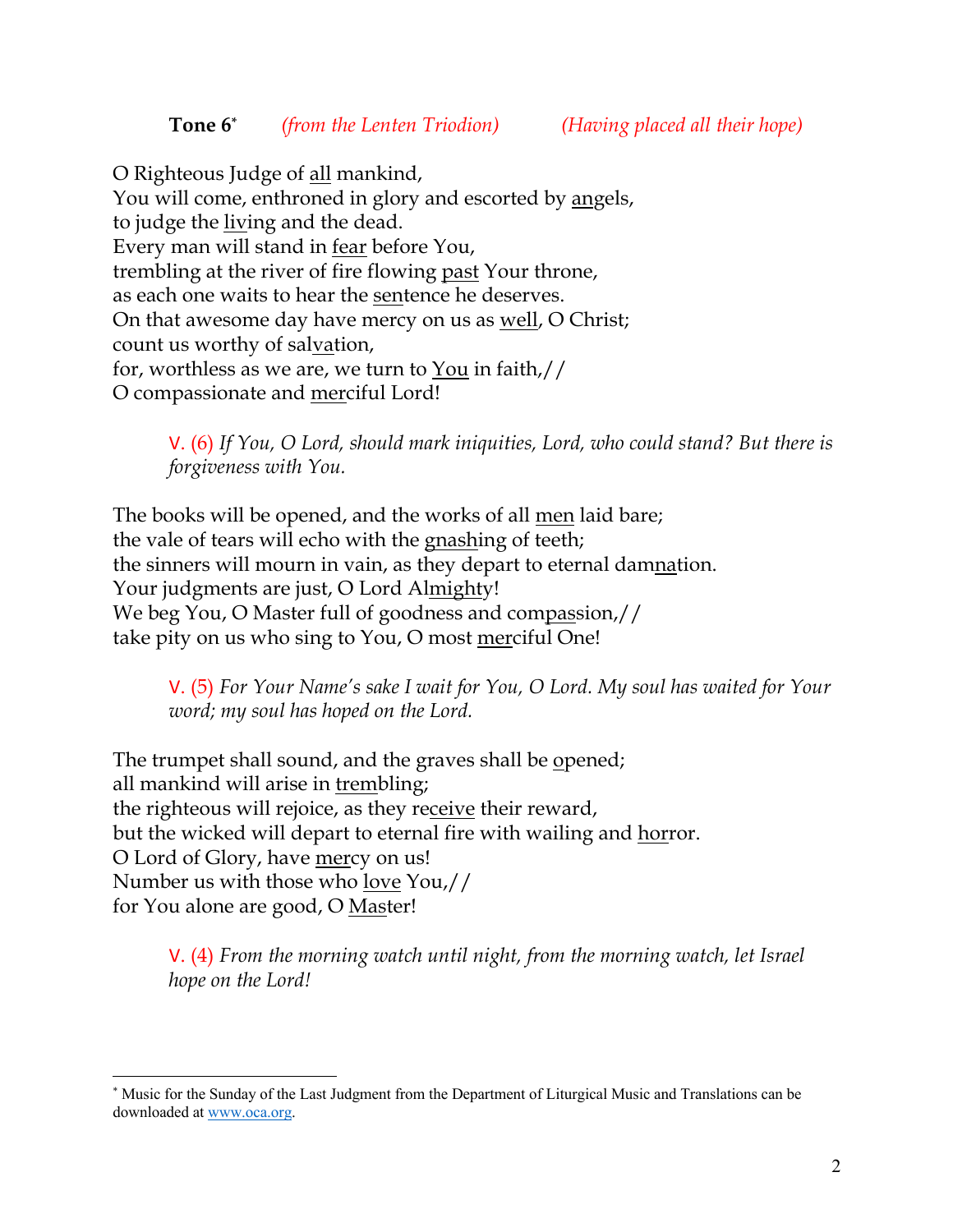I shudder in terror when I think of that dreadful day; I weep as I consider the darkness that will never see light: there the worm shall not cease, or the fire be quenched; the pain of those who reject You will never end. Save me, Your most worthless servant, O Righteous Judge,// for Your mercy and compassion are my only hope!

> V. (3) *For with the Lord there is mercy and with Him is plenteous redemption, and He will deliver Israel from all his iniquities.*

**Tone 2** *(for St. Raphael) (Joseph of Arimathea)*

Let all the choirs of Orthodox Christians in America sing hymns in honor of the holy Bishop Raphael! By birth an Arab, nourished by streams of Greek theology, he was consecrated by the Church of Russia, which had adopted us all. True to his name, he brings God's healing to us// as we celebrate his holy memory.

V. (2) *Praise the Lord, all nations! Praise Him, all peoples!*

As the Archangel Raphael guided Tobit in a foreign land long ago, Bishop Raphael kept his flock on the true path in a land far from their homes. Always imitating the Good Shepherd,

he fed his many sheep from a table that the Lord prepared in the presence of their enemies.

So now, as we are fed by his teaching and example,// we pray that he continue to intercede for us with Christ our God.

V. (1) *For His mercy is confirmed on us, and the truth of the Lord endures forever.* 

Let us sing hymns of praise to the holy Bishop Raphael, who shone forth from Brooklyn and enlightened those in darkness! To those who were wounded by sin, he brought healing in Christ; to those who were deceived, he brought the truth of the Orthodox Faith; he gathered his scattered sheep safely into the fold of the Church.// Therefore we praise him as a worthy bishop and a citizen of Heaven.

*Glory to the Father, and to the Son, and to the Holy Spirit;*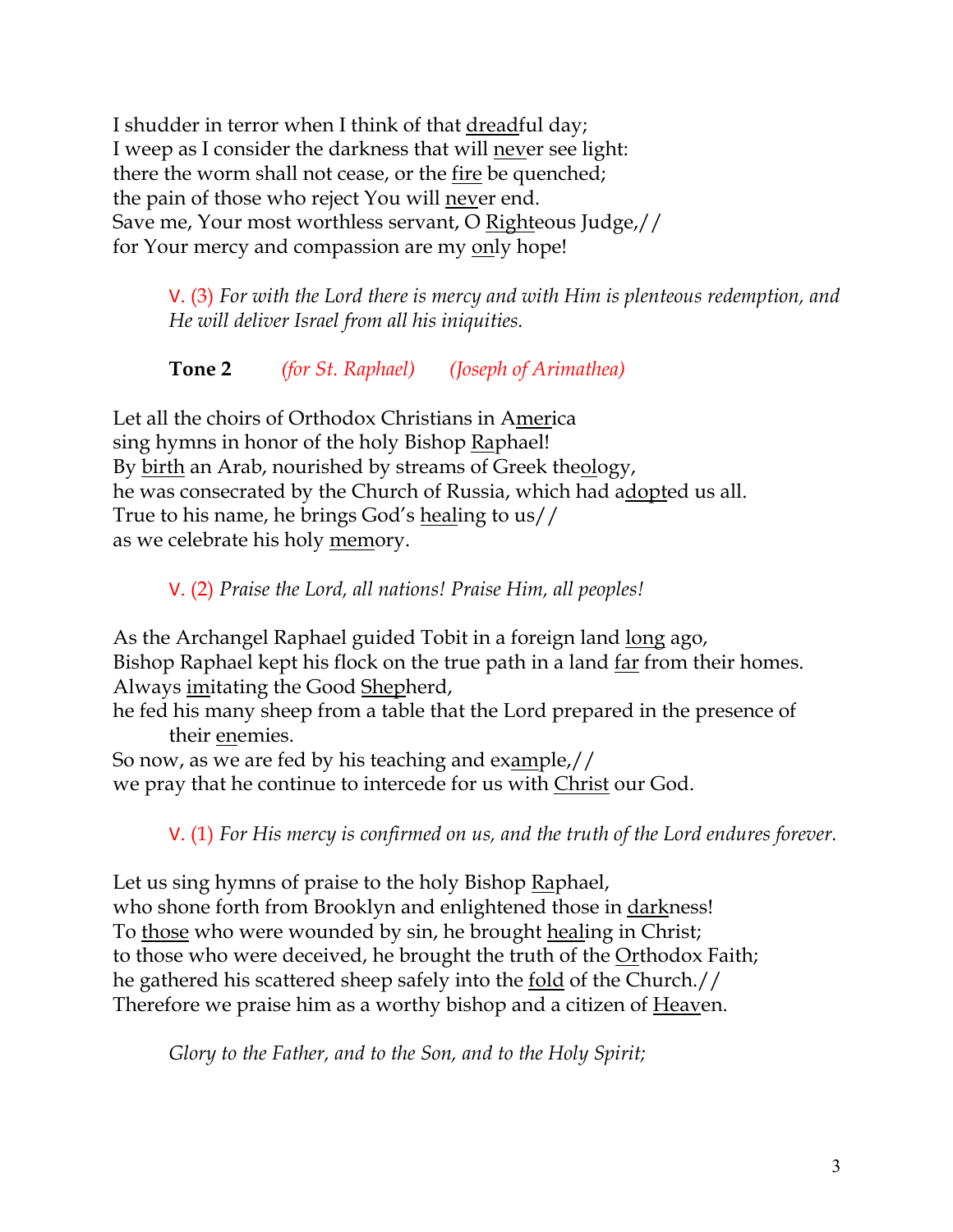# **Tone 8** *(from the Lenten Triodion)*

When the thrones are set in place and the books are opened, then God will take His place on the judgment seat. Oh, what a fearful sight! The angels stand in fear, and the river of fire flows by. What shall we do, who are already condemned by our many sins, as we hear Christ call the righteous to His Father's Kingdom, and send the wicked to eternal damnation? Who among us can bear that terrible verdict? Hasten to us, O Lover of man and King of the universe; grant us the grace of repentance before the end,// and have mercy on us!

*now and ever, and unto ages of ages. Amen.* 

**Tone 3** *(Theotokion – Dogmatikon)*

How can we not wonder

at your mystical childbearing, O exalted Mother? For without receiving the touch of man, you gave birth to a Son in the flesh, O immaculate Virgin. The Son born of the Father before eternity was born of you at the fullness of time, O honored Lady. He underwent no mingling, no change, no division, but preserved the fullness of each nature. Entreat Him, O Lady and Virgin, and Mother, to save the souls of those who, in the Orthodox manner, confess you// to be the Theotokos.

> **Old Testament Readings** *(St. Raphael)* **Composite 2** *(selections from Proverbs 10, 3, 8)* **Proverbs 10:31-11:12 Wisdom of Solomon 4:7-15**

**Litya Tone 5** *(for St. Raphael)*

Rising in distant Syria, ascending through the land of Russia, a bright star hath appeared over the New World! Shining with divine knowledge and radiating the <u>love</u> of Christ, the luminous Raphael overcomes every deception of the Enemy.// Now crowned among the saints, he intercedes for us before the throne of God.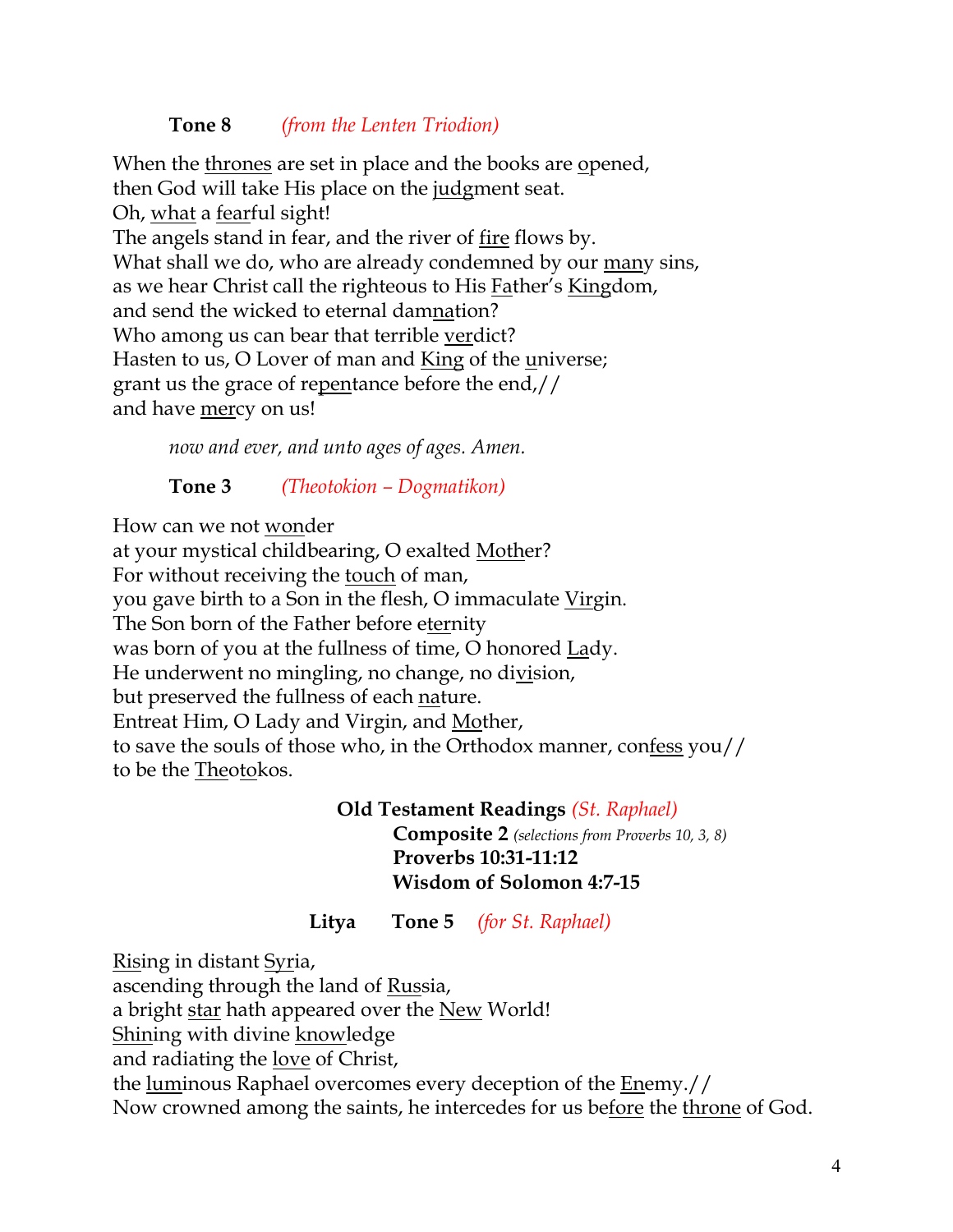# **Tone 6** *Idiomela (from the Lenten Triodion – from the Matins Praises)*

I think upon that day and hour when we shall all stand naked as persons condemned before the Judge Who respects no one's person. Then the trumpet shall sound and the earth's foundations shall shake: the dead shall rise from their graves, and people shall be brought together from all generations. Then each one's secrets will be openly brought before You, and those who have never repented shall weep and lament, departing to the outer fire; but with gladness and rejoicing// the company of the righteous shall enter the heavenly bridal chamber. How shall it be in that fearful day and hour, when the Judge shall sit on His dreadful throne! The books shall be opened, and people's actions examined, and the secrets of darkness shall be made public. Angels shall move quickly, gathering all the nations: Come and listen, O kings and princes, those who were slaves and free, sinners and righteous, rich and poor, for the Judge is come to pass sentence on all of the inhabited earth! And who shall bear to stand before His face in the presence of the angels, calling us to account for our actions and thoughts by night or by day? How shall it then be in that hour? But before the end is here, make haste, O my soul, and cry aloud:// "Turn me back and save me, O only compassionate God!"

*Glory to the Father, and to the Son, and to the Holy Spirit;*

**Tone 5** *(for St. Raphael)*

Enlightened by the memory of the holy Raphael,

we celebrate his sacred feast.

For, having been made divinely wise, he draws us all into Christ's own net,// and entreats great mercy for our souls.

*now and ever, and unto ages of ages. Amen.*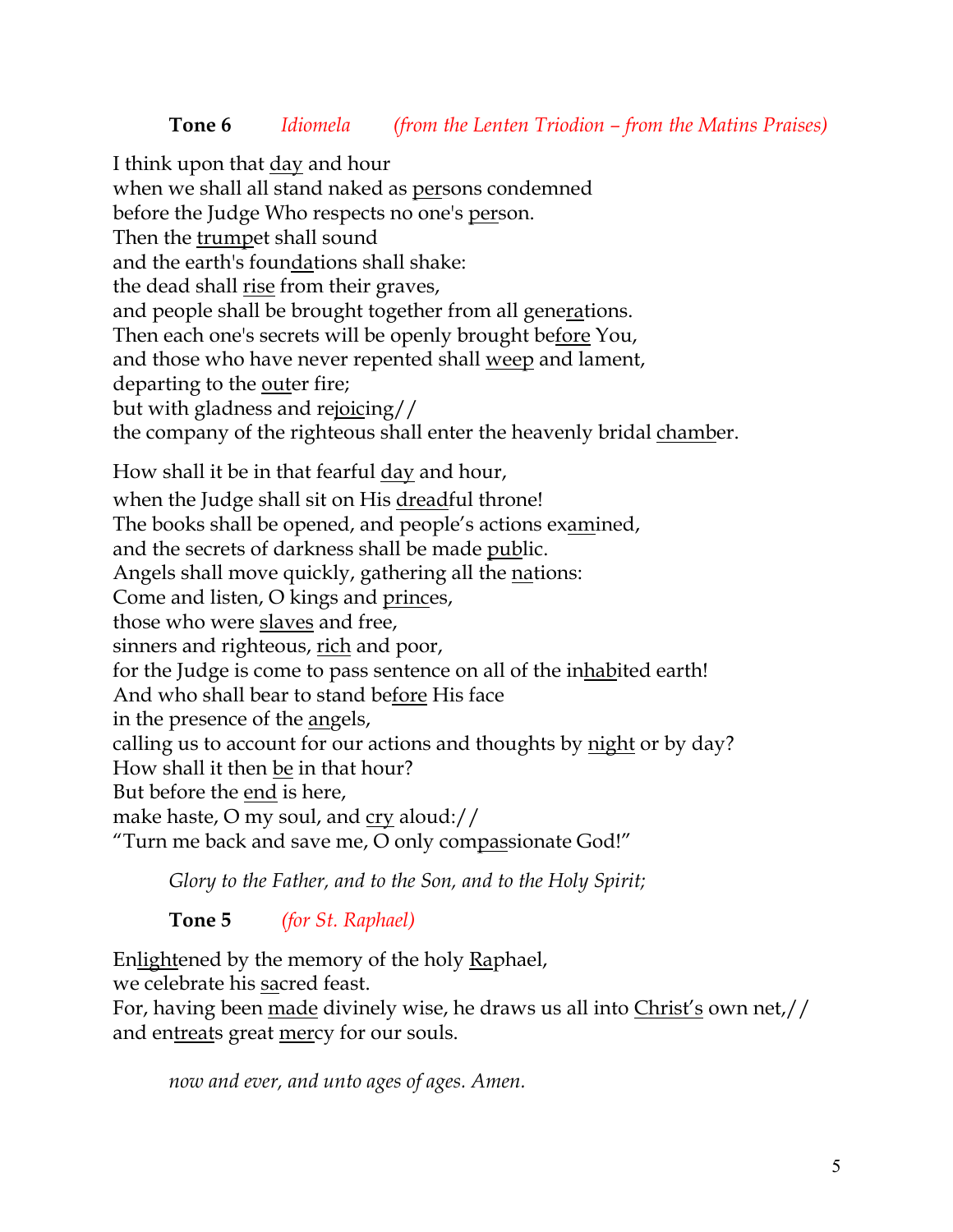### **Tone 7** *Idiomelon (from the Lenten Triodion)*

Knowing the commandments of the Lord, let us conduct our lives in this way: let us nourish the hungry, let us give drink to the thirsty; let us clothe the naked, let us welcome the strangers; let us visit the sick, the infirm, and those in prison, so that He Who is coming to judge the whole earth may say to us: "Come, O blessed of My Father,// inherit the Kingdom which has been prepared for you!"

### **Aposticha**

**Tone 3** *(for the Resurrection)*

The sun was darkened by Your Passion, O Christ, but all creation was enlightened by the light of Your Resurrection.// Accept our evening song, O Lover of man!

V. *The Lord is King; He is robed in majesty!* 

Your life-bearing Resurrection, O Lord, enlightened the whole universe, recalling Your creation. Delivered from Adam's curse, we sing:// O Almighty Lord, glory to You!

V. *For He has established the world, so that it shall never be moved.*

You are the changeless God, Who, suffering in the <u>flesh</u>, were changed. Creation could not endure seeing You on the Cross. It was filled with fear while praising Your patience. By descending to hell and rising on the third day,// You have granted to the world life and great mercy.

V. *Holiness befits Your house, O Lord, forevermore!* 

You endured death, O Christ, to deliver the race of men from death. You rose from the dead on the third day, raising with Yourself those who knew You as God// and enlightening the <u>world.</u> Glory to You!

*Glory to the Father, and to the Son, and to the Holy Spirit;*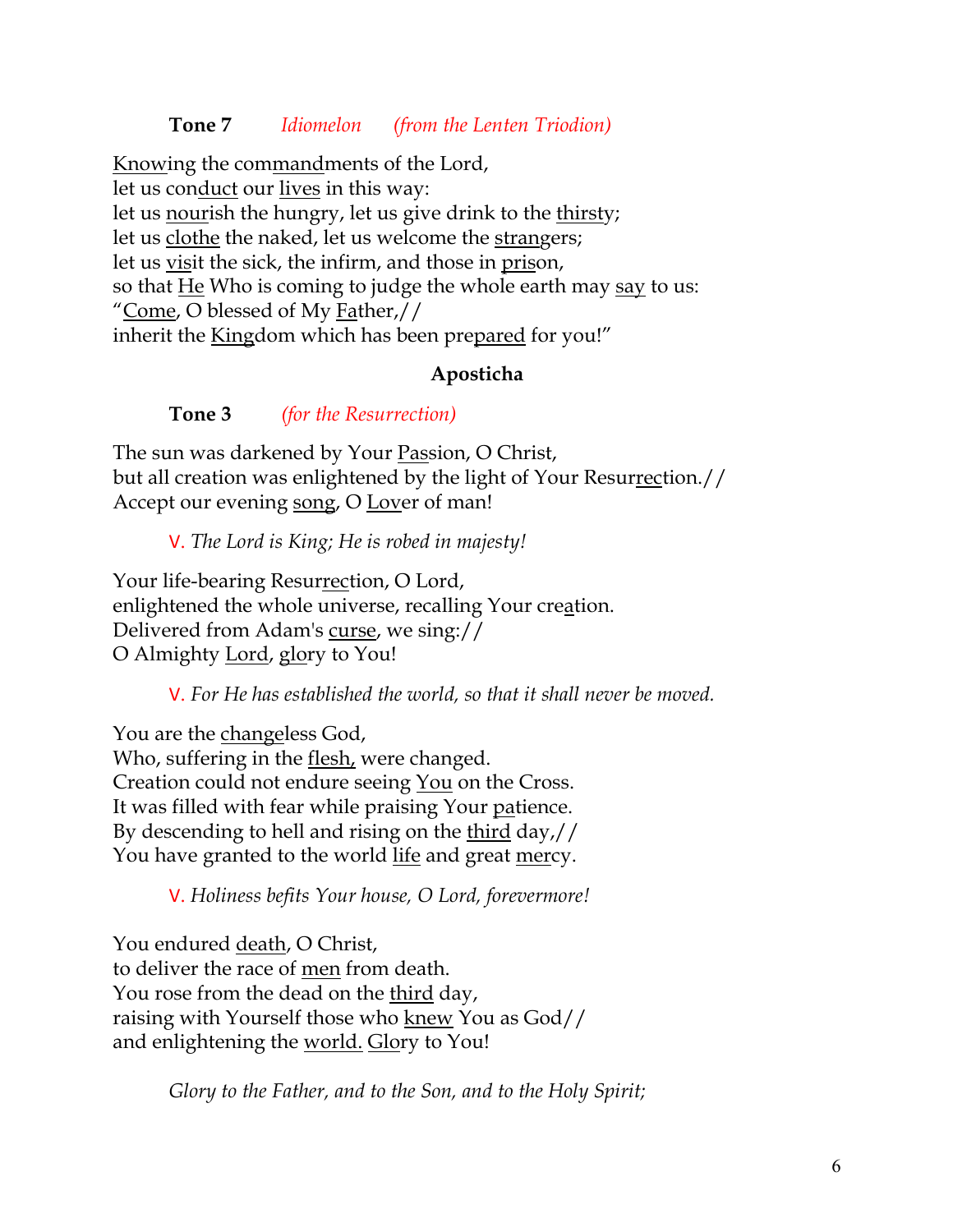### **Tone 4** *(for St. Raphael)*

Today a great festival shines like a sun over <u>all</u> the world, as we celebrate the memory of the holy Bishop Raphael, apostle to the lost sheep of North America. Let us rejoice on this festive day and cry out unto him: "Hail, new Moses, who lead your people to the Promised Land! Hail, new Elijah, who bequeathed a double portion of your spirit to us! Hail, new Ezra, who built a temple of **God** in our midst! Hail, new apostle of Christ our God, drawing us closer to Him! As you stand among the saints before the throne of God,// never cease to intercede for us who honor you!"

*now and ever, and unto ages of ages. Amen.*

# **Tone 8** *(from the Lenten Triodion)*

Woe, to you, O my darkened soul! Your life is stained by depravity and laziness; your folly makes you shun all thought of death. How complacent you remain! How can you flee the awesome thought of Judgment Day? When will you change your way of life? On that day your sins will rise against you. What will your <u>an</u>swer be then? Your acts will condemn you; your deeds will expose you. The time is at hand, O my soul. Turn to the good and loving Savior! Beg Him to forgive your malice and <u>weak</u>ness, as you <u>cry</u> in faith: "I have sinned, O Lord, I have sinned against You, but I know Your love for all mankind.// O good Shepherd, call me to enjoy Your lasting presence on Your right hand!"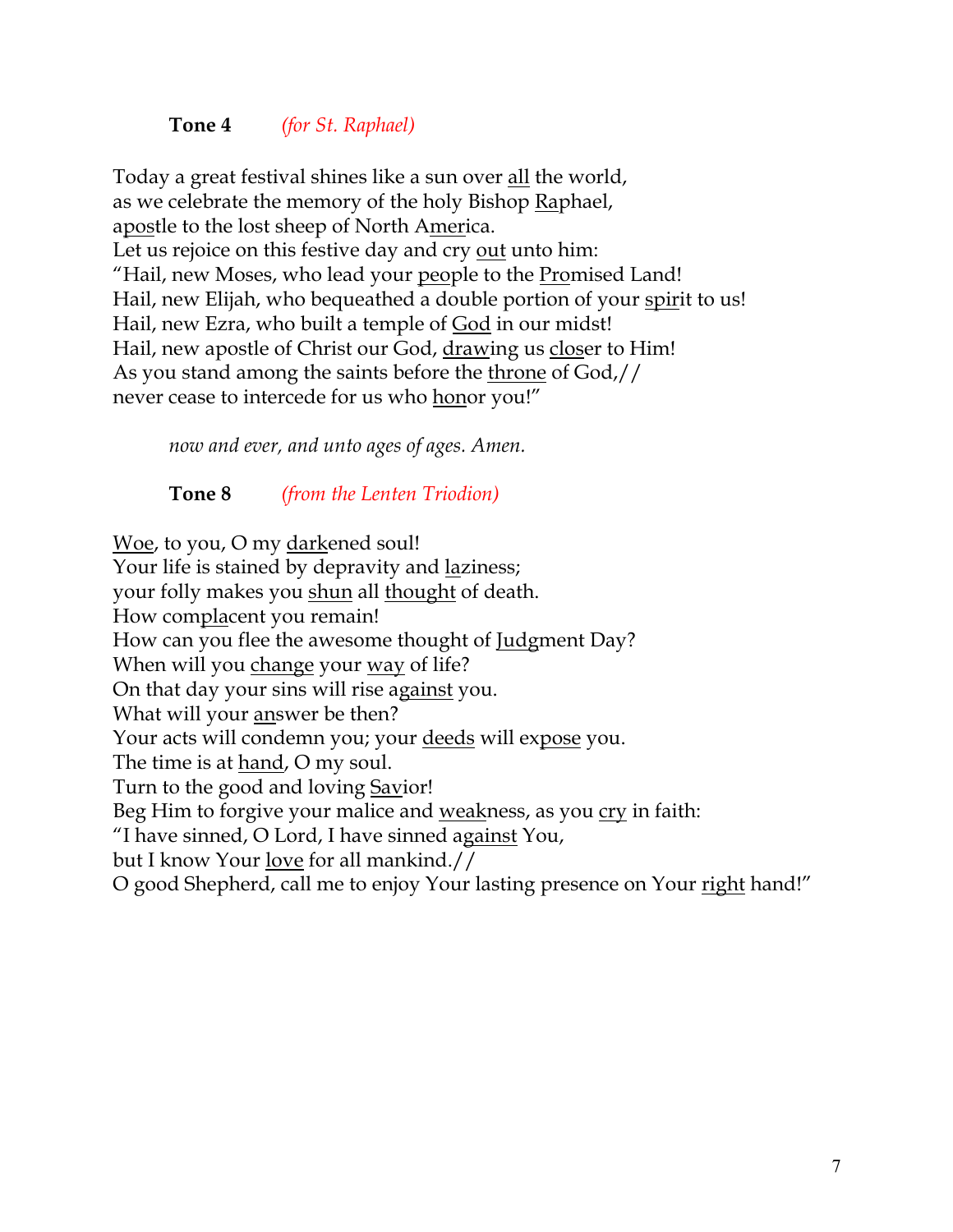*(at Great Vespers)*

## **Tone 3 Troparion** *(Resurrection)*

Let the heavens rejoice! Let the earth be glad! For the Lord has shown strength with His arm. He has trampled down death by death. He has become the first born of the dead. He has delivered us from the depths of hell, and has granted to the world// great mercy.

*Glory to the Father, and to the Son, and to the Holy Spirit,*

**Tone 1 Troparion** *(St. Raphael)*

Your proclamation has gone out through North America, calling the scattered sheep into the unity of the Church. Hearing your <u>voice</u>, they respond to your <u>teaching</u>, and through your writings you instructed them in piety. Now guided by your example, O Father Raphael, we sing hymns of praise to Christ our God: "Glory to Him Who gave you strength! Glory to Him Who granted you a  $\text{`crown!}/\text{/}$ Glory to Him Who, through you, grants healing to all!"

*now and ever, and unto ages of ages. Amen.*

# **Tone 1 Resurrectional Dismissal Theotokion**

When Gabriel announced to you, O Virgin, saying "Rejoice!" with that word the Master of all was incarnate in  $\gamma$ you, the holy Ark, spoken of by the righteous David! Your womb became more spacious than the heavens, for you carried your Creator. Glory to Him Who took abode in you! Glory to Him Who came ^forth from you!// Glory to Him Who freed us by being born of you!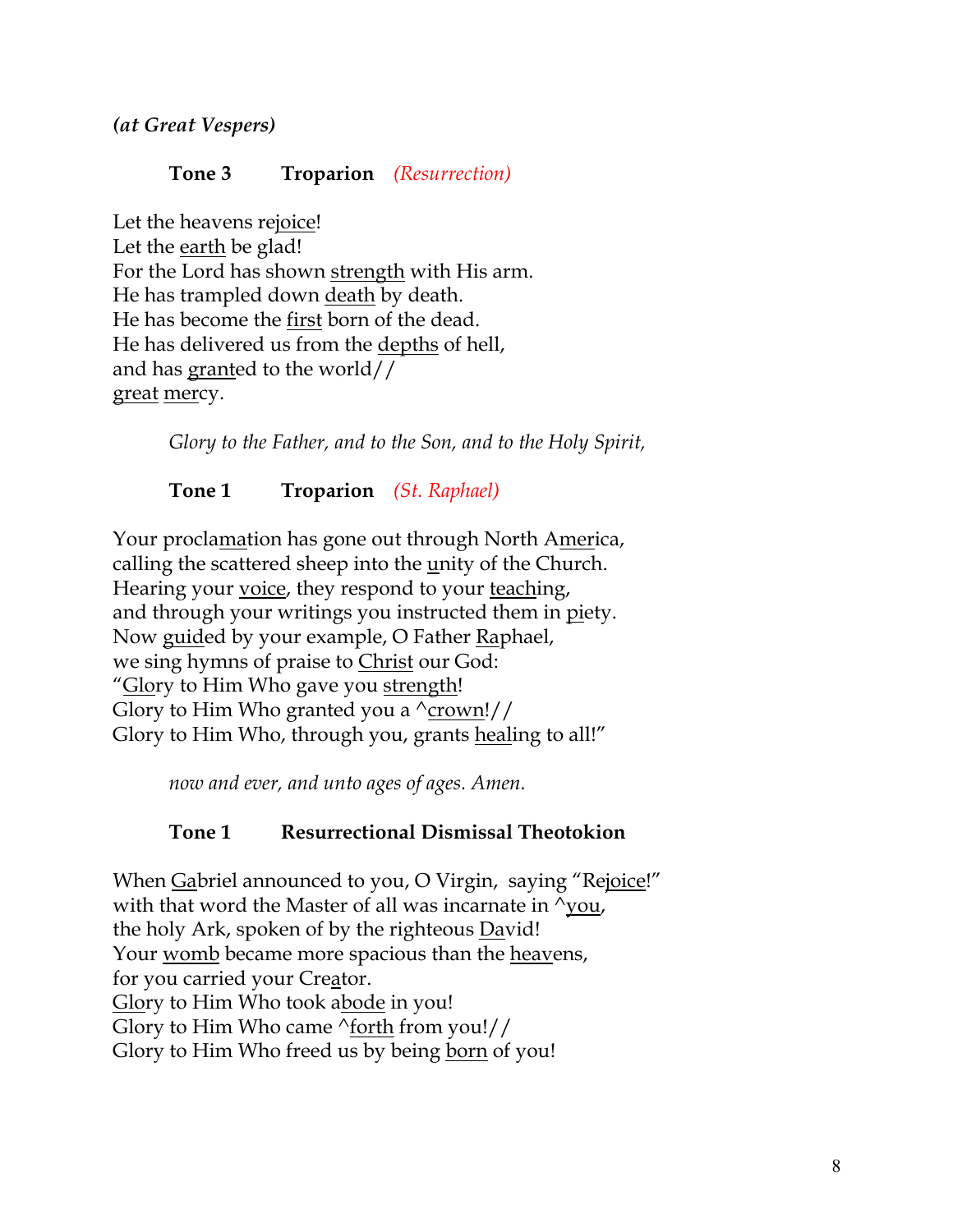*(at the Divine Liturgy)*

# **Tone 3 Troparion** *(Resurrection)*

Let the heavens rejoice! Let the earth be glad! For the Lord has shown strength with His arm. He has trampled down death by death. He has become the first born of the dead. He has delivered us from the depths of hell, and has granted to the world// great mercy.

# **Tone 1 Troparion** *(St. Raphael)*

Your proclamation has gone out through North America, calling the scattered sheep into the unity of the Church. Hearing your voice, they respond to your teaching, and through your writings you instructed them in piety. Now guided by your example, O Father Raphael, we sing hymns of praise to Christ our God: "Glory to Him Who gave you strength! Glory to Him Who granted you a  $\text{`crown!}/\text{/}$ Glory to Him Who, through you, grants healing to all!"

# **Tone 8 Kontakion** *(St. Raphael)*

You were a guardian and a defender of the Church's teaching,

you protected your flock from false doctrines and confirmed them in the true faith!

O holy Father Raphael, son of Syria and glory of North America,// always intercede before the Lord that our souls may be saved!

# **Tone 1 Kontakion** *(from the Lenten Triodion)*

When  $You$ , O God, shall come to earth with glory, all things shall tremble, and the river of fire shall flow before Your judgment seat; the books shall be opened, and the hidden things disclosed; then deliver me from the unquenchable fire,// and make me worthy to stand at Your right hand, O Righteous Judge!